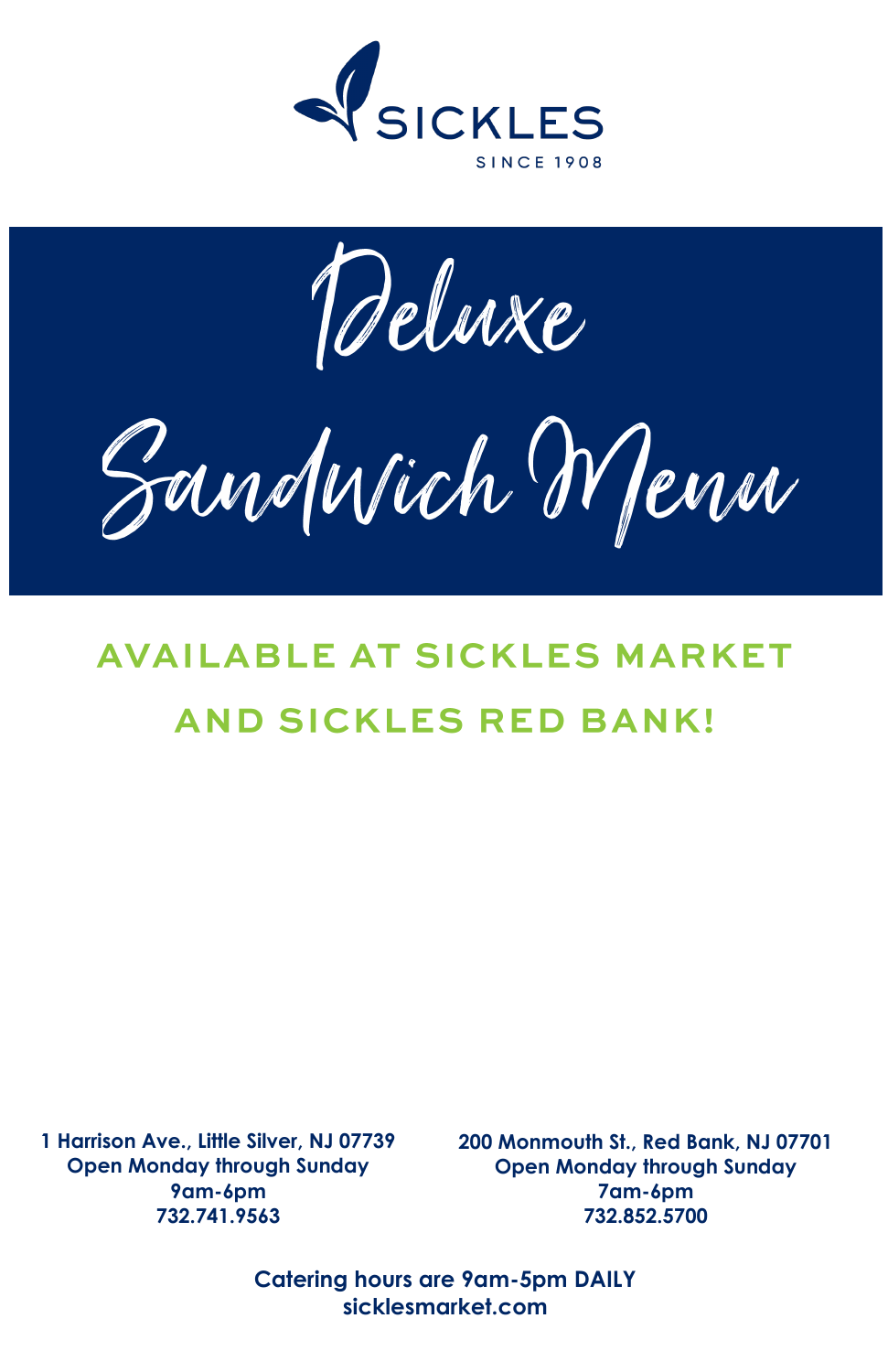Turkey

# **Turkey Club - \$13**

Sickles' Own Turkey, romaine lettuce, bacon, tomatoes and Hellman's Mayonnaise on white toast

#### **The California Roll - \$12**

Oven Gold turkey, muenster cheese, lettuce, avocado, tomato & mustard on a multigrain roll

# **The Fair Haven - \$13**

Warm honey maple turkey, bacon, Swiss cheese, coleslaw and Russian dressing on a ciabatta roll

#### **The Gobbler - \$13**

Roasted turkey with goat cheese and cranberry relish on a multigrain roll **The Sweet Adelaide - \$12**

Oven Gold turkey, bacon, avocado, spinach and honey mustard on a tortilla wrap

# **The Triple Decker - \$13**

Oven Gold turkey, corned beef, Swiss cheese, Russian dressing and coleslaw on rye bread

Chicken

# **The Caesar Wrap - \$11**

Balsamic chicken, romaine lettuce, tomato and Caesar dressing on a sundried tomato wrap

#### **The Power Wrap - \$11**

Balsamic chicken, Lacey Swiss cheese and kale power salad on a whole wheat wrap

#### **The Sea Bright - \$11**

Balsamic chicken, roasted red peppers, fresh mozzarella and pesto on a tortilla wrap

# **Chicken Ciabatta - \$11**

Balsamic chicken, avocado, spring mix and bacon garlic aioli on ciabatta **Chicken Fiesta - \$11**

Balsamic chicken, Pepper Jack cheese, avocado, black bean salsa, chipotle ranch and shredded lettuce on a sundried tomato wrap

Classics

#### **BLT - \$9**

Bacon, lettuce & tomato with Hellman's Mayonnaise on white bread **PB&J Triple Decker - \$6**

Peanut butter and grape jelly on 3 slices of whole wheat bread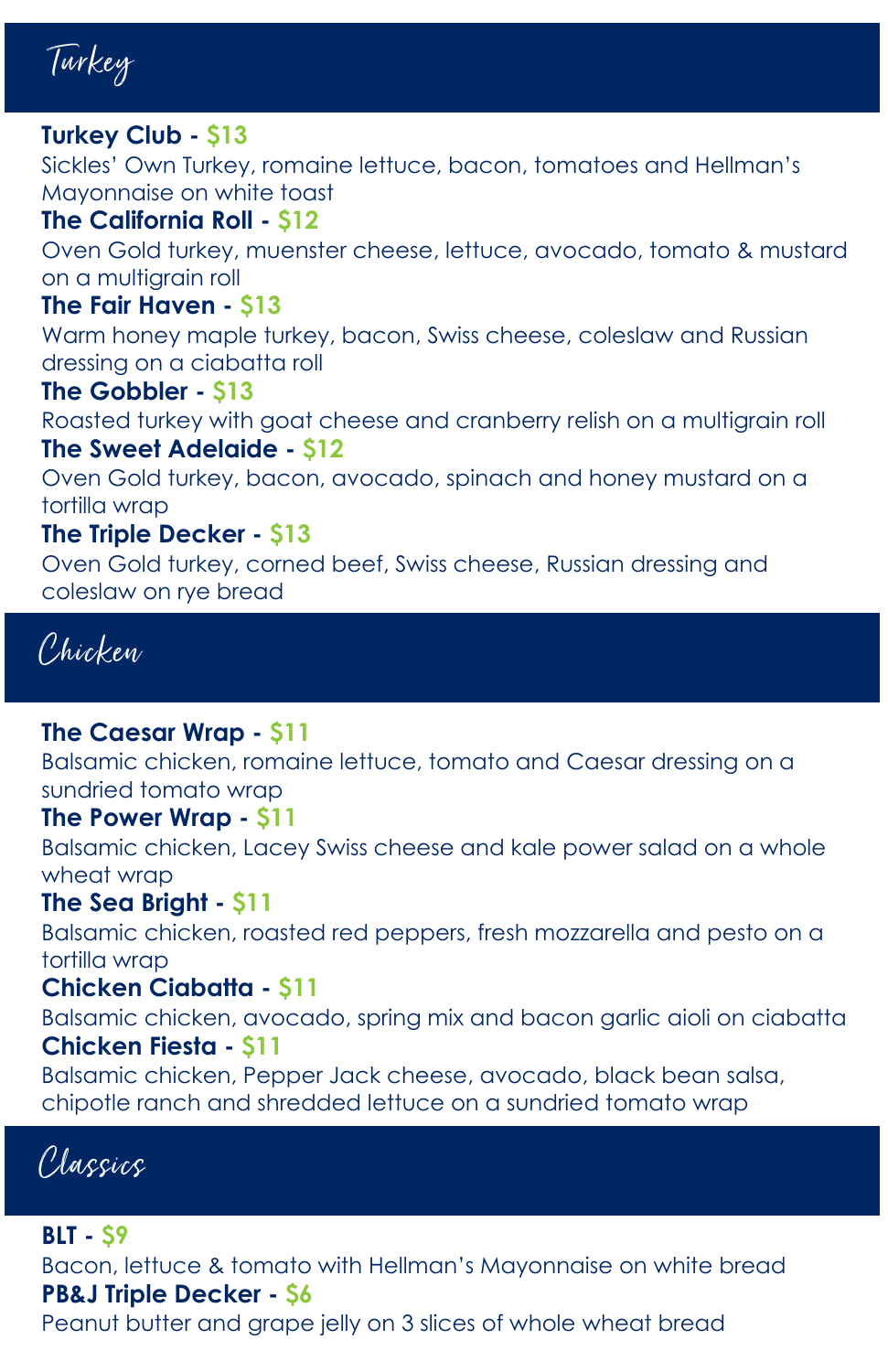Roast Beef

#### **The Parker House - \$13**

Grass-fed roast beef, provolone cheese, romaine lettuce, tomato and horseradish sauce on a Kaiser roll.

#### **The Pepper Roast - \$13**

Grass-fed roast beef, Swiss cheese, pickled peppers, Pepper House Gourmaise and arugula on a ciabatta roll

Ham & Pork

#### **The Italian Sub - \$10**

Genoa salami, Cappy ham, picante provolone, red onions, romaine lettuce, tomato and Italian dressing on a sub roll

#### **The Berkshire - \$12**

Berkshire Ham, Finlandia Swiss, ricotta cheese, caramelized onions and blood orange marmalade on a multigrain roll

#### **The Little Silver - \$9**

Sickles' Own ham, brie, granny smith apples, baby arugula and ham glaze on a ciabatta roll

#### **The Sickles Sandwich - \$16**

Prosciutto, mozzarella, roasted red peppers, baby arugula, extra virgin olive oil and balsamic vinegar on a Balthazar baguette



#### **Avocado Toast - \$9**

Avocado, baby arugula, olive oil and sea salt on whole wheat bread **The Garden State - \$8**

Grilled veggies, mozzarella, romaine lettuce and pesto on a spinach wrap **Vegan Burger with a Kick - \$13**

A warm vegan burger served with Mazi Piri Piri mayonnaise, lettuce, tomato an sliced pickles on a Kaiser roll

#### **Green Goddess Crunch - \$10**

Sliced Avocado, cucumber, snow peas, bibb lettuce, mozzarella & green goddess dressing on wheat bread

Seafood

**The Sandy Hook - \$17** Shrimp Salad with lettuce and tomato on a Kaiser Roll **Lobster Roll - \$25** Lobster salad on a toasted brioche roll